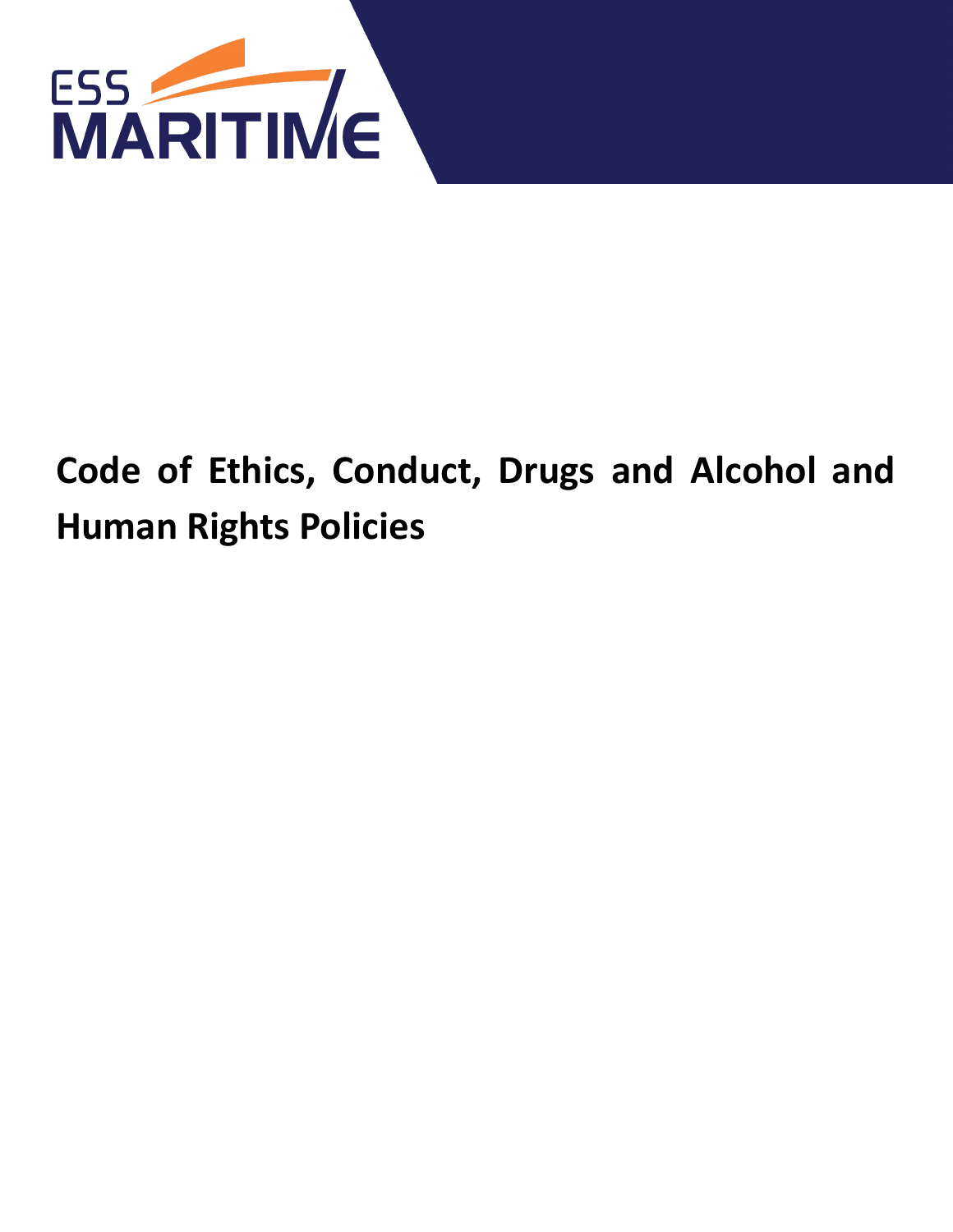| ESS<br><b>MARITIME</b> | Code of Ethics, Conduct, Drugs and Alcohol |                |                |              |  |
|------------------------|--------------------------------------------|----------------|----------------|--------------|--|
|                        | Date                                       | 6 January 2022 | Classification | Internal use |  |
|                        | Version                                    |                | Document No.   | 100.02       |  |
|                        | <b>Process Owner</b>                       | <b>QHSE</b>    | Page           | $2$ of 9     |  |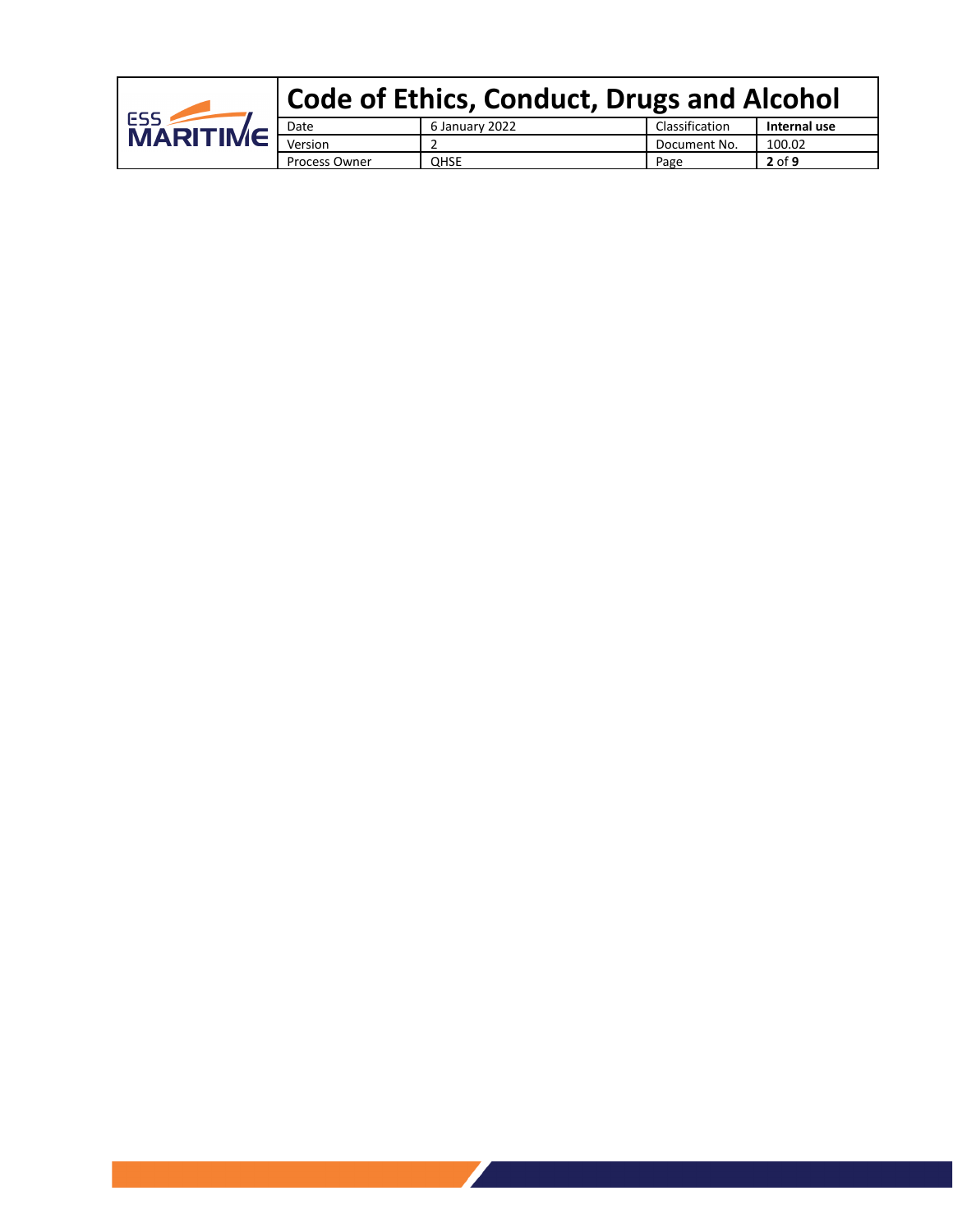| ESS<br><b>MARITIME</b> | Code of Ethics, Conduct, Drugs and Alcohol |                |                |              |  |
|------------------------|--------------------------------------------|----------------|----------------|--------------|--|
|                        | Date                                       | 6 January 2022 | Classification | Internal use |  |
|                        | Version                                    |                | Document No.   | 100.02       |  |
|                        | Process Owner                              | <b>QHSE</b>    | Page           | $3$ of 9     |  |

#### **Introduction**

This document covers a wide range of business practices and policies. It does not cover every issue that may arise, but it sets out basic principles to guide all Security Operators and personnel of the company. All our Security Operators and personnel must conduct themselves according to the ethical principles and values laid out in this document. Additionally, ESS Maritime would like to urge that the Company's agents and representatives respect the values outlined in this Code.

# **Basic Principles**

ESS Maritime is a reliable maritime risk solutions provider. Our primary goal is to provide reliable, safe and reputable risk management and maritime security services to our clients. In doing so, we embrace all applicable international and domestic legislation, guidelines and industry standards, including the Voluntary Principles on Security and Human Rights (VPSHR).

To be a reliable maritime security provider, we value quality and incorporate a professional approach in all our operational fields, thereby always protecting its clients and personnel's interest. Thus, ESS Maritime operates by adhering to certain ethical principles and values and provides practical guidance for all our Security Operators and personnel.

At ESS Maritime, all people are treated equally and with respect. No one shall be discriminated against based on race, colour, sex, religion, political opinion, social origin or sexual orientation. For this reason, all employment decisions will be made based on qualifications and competency. We will not tolerate any form of harassment or abuse. Consequently, all Security Operators or personnel are encouraged to report any form of discriminatory behaviour to the management.

Additionally, the company requires all Security Operators and personnel to always act honestly and with integrity to safeguard resources for which they are responsible. ESS Maritime does not tolerate any form of corruption (including the giving and receiving of bribes) and takes the most profound view of any attempt to commit corrupt practices. Cases of suspected corruption will be appropriately investigated, and appropriate action is taken, including reporting to the proper authorities and disciplinary action. The Management, Security Operators and personnel are encouraged to report all suspected corruption cases using the whistleblowing procedure.

Furthermore, the company strives to continually improve its services and internal processes to protect its clients' interest to the furthest extent possible. Our quality and security management system are based on the guidelines as laid out in ISO 28007 *Guidelines for Private Maritime Security Companies (PMSC), providing privately contracted armed security personnel (Security Operators) onboard ships*, ISO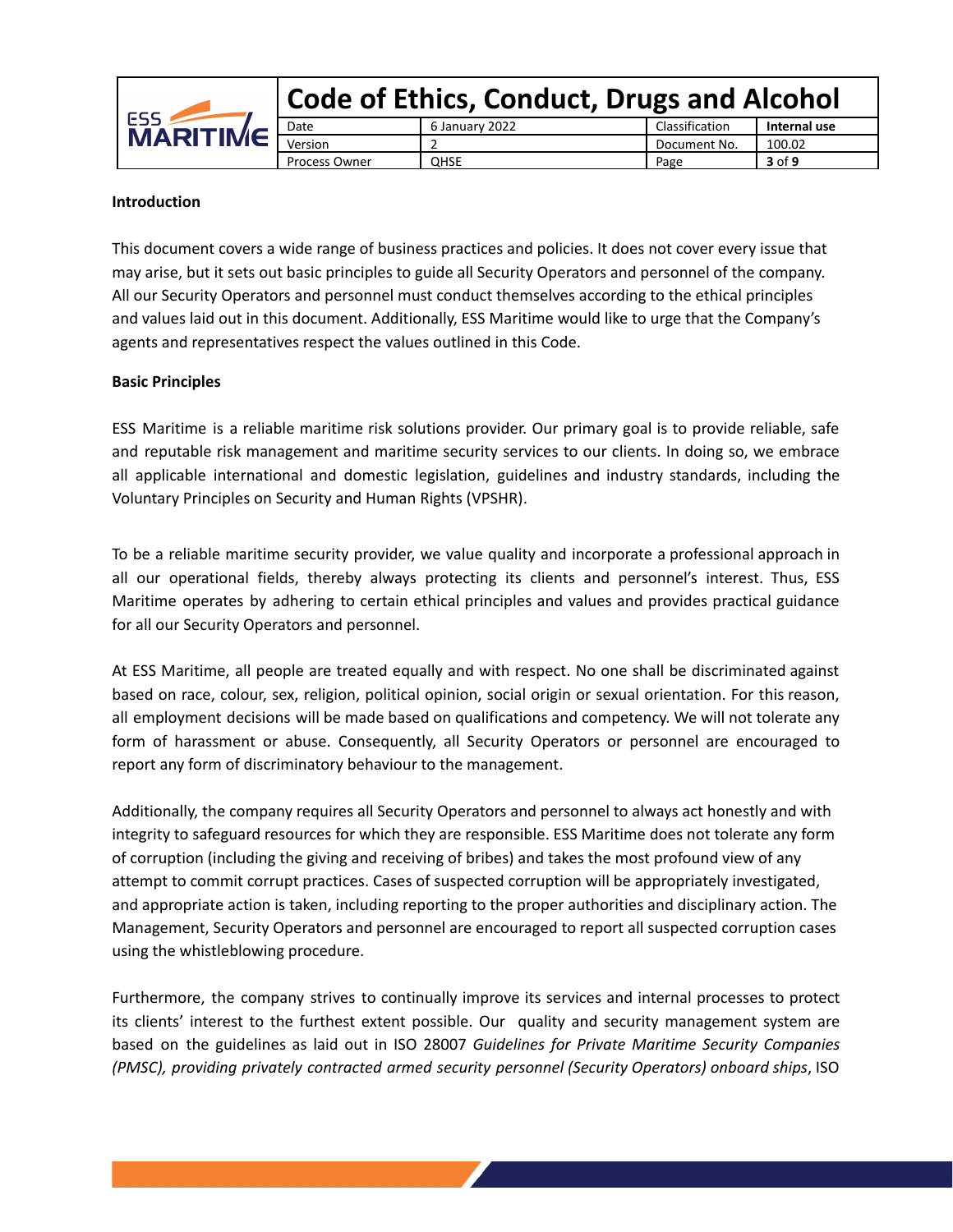| <b>ESS</b><br><b>MARITIME</b> | Code of Ethics, Conduct, Drugs and Alcohol |                |                |              |  |
|-------------------------------|--------------------------------------------|----------------|----------------|--------------|--|
|                               | Date                                       | 6 January 2022 | Classification | Internal use |  |
|                               | Version                                    |                | Document No.   | 100.02       |  |
|                               | <b>Process Owner</b>                       | <b>QHSE</b>    | Page           | 4 of 9       |  |

28000 *Specifications for security management for the supply chain* and ISO 9001 *Quality management systems.*

The Code of Ethics applies to all Security Operators and personnel and any person against which the organisation intends to act.

# **Values**

- A. In the context of anti-piracy operations, ESS Maritime considers International Humanitarian Law not to apply. Where individuals are involved, ESS Maritime operates in accordance with international regulations on Human Rights.
- B. ESS Maritime complies with international law and human rights law imposed on it by applicable national law and other international law and federal law such as criminal law, tax law, immigration law, labour law, and specific private security services regulations. ESS Maritime and its Personnel are aware of preventing and addressing possible human rights impacts by integrating respect for human rights across all relevant functions, operations and processes.
- C. ESS Maritime complies with the following international law and human rights laws:
- United Nations Convention on the Laws of the Sea (UNCLOS);
- International Convention for the Safety of Life at Sea (SOLAS);
- International Code of Conduct for Private Security Providers (ICoC);
- United Nations Declaration of Human Rights;
- Economic, Social and Cultural Rights as embedded in the Treaty of Lisbon;
- International Labour Organisation (ILO);
- The laws of any territorial or contiguous waters that ESS Maritime may operate within;
- The European Charter of Fundamental Rights as embedded in the Treaty of Lisbon.
- D. ESS Maritime takes UNCLOS as the foundation for its responsibility to comply with international duties concerning matters like 'safety at sea' and 'the rendering assistance to ships in distress. According to articles 94 and 98, Flag States must adopt and enforce legislation dealing with matters via their flag, coastal and port requirements, which are always considered to apply to ESS Maritime, its operations and personnel.
- E. ESS Maritime endorses the principles of the Montreux Document and the *'Respect, Protect, Remedy'* framework as they apply to security companies. In doing so, we commit to support the rule of law and to respect the human rights of all persons.
- F. Following the second pillar of the *"Protect, Respect and Remedy"* Framework for Business and Human Rights – the corporate responsibility to respect human rights, the company acts with due diligence to avoid infringing on others' rights and addresses harm that might occur. This responsibility applies across all company business activities and through its relationships with third parties connected with those activities, such as business partners, entities in its supply chain, and other non – State and State officials. This responsibility also applies to third parties that might be affected by the actions of ESS Maritime like (potential) pirates, robbers and others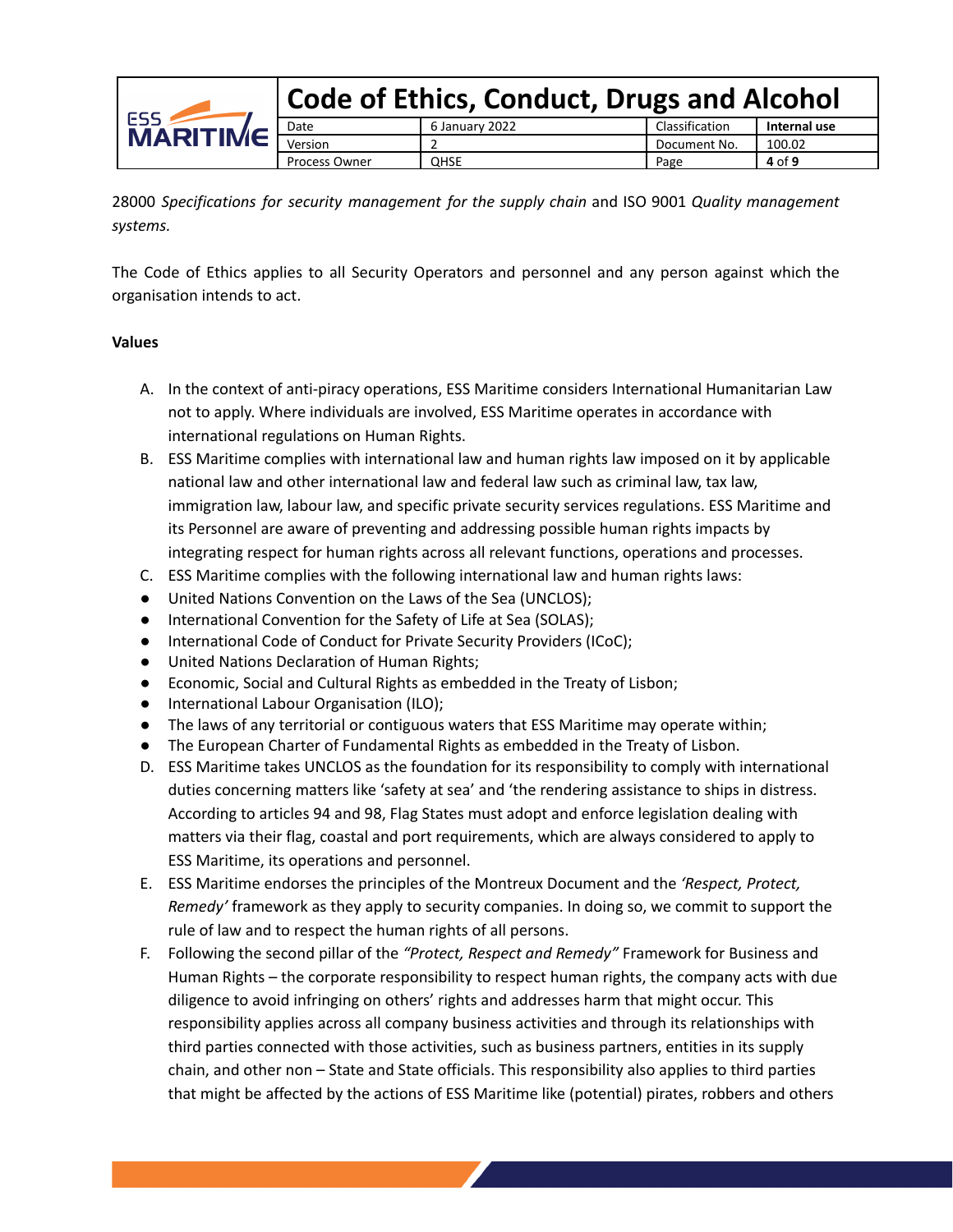

that are perceived to pose a threat to the protected object, life or limb of individuals or any other asset of the company andESS Maritime's actions the client.

- G. With regard to the ICoC and where the principles of this Code are both appropriate and useful for maritime security operations, ESS Maritime and its Personnel always commit to the following:
- To operate according to applicable law and regulation, as well as corporate standards for the maritime security industry;
- To support and abide by the rule of law and to respect human rights in all its operational fields;
- To adopt appropriate Rules on the Use of Force, consistent with applicable law and to take all reasonable steps to avoid the use of force;
- Not to engage in torture or other cruel, inhuman or degrading treatment or punishment, sexual exploitation or gender-based violence, human trafficking, slavery or forced labour and every other inhumane treatment of persons;
- To exercise due diligence during the selection and vetting of personnel by ESS Maritime and to require personnel to cooperate with this process where necessary, including physical and mental fitness test;
- To ensure ESS Maritime and its personnel are always up-to-date regarding their field of practice by means of proper and regular training;
- To give special attention to personnel that are working with arms and ammunition utilising regular training on firearms familiarisation, Rules on the Use of Force (RUF) and national laws and regulations applicable in the areas of duty;
- To keep appropriate reporting documentation for all the operational fields where applicable under flag State requirements;
- To provide a safe and healthy working environment for personnel.

# **Code of Conduct**

The Code of Conduct outlines how all Security Operators and personnel are expected to behave during their proceedings for and on behalf of ESS Maritime. In doing so, the Code of Conduct provides guidance based on the following topics:

# **Excellence**

ESS Maritime strives to provide its maritime security services with utmost excellence. The need to continually guarantee the best results is based on a deep-rooted company culture in which employees are motivated to go the extra mile. Additionally, the company demonstrates its ability to consistently provide services that meet the customer and applicable statutory and regulatory requirements by adhering to the industry standards such as those published by the International Standardization Organisation (ISO).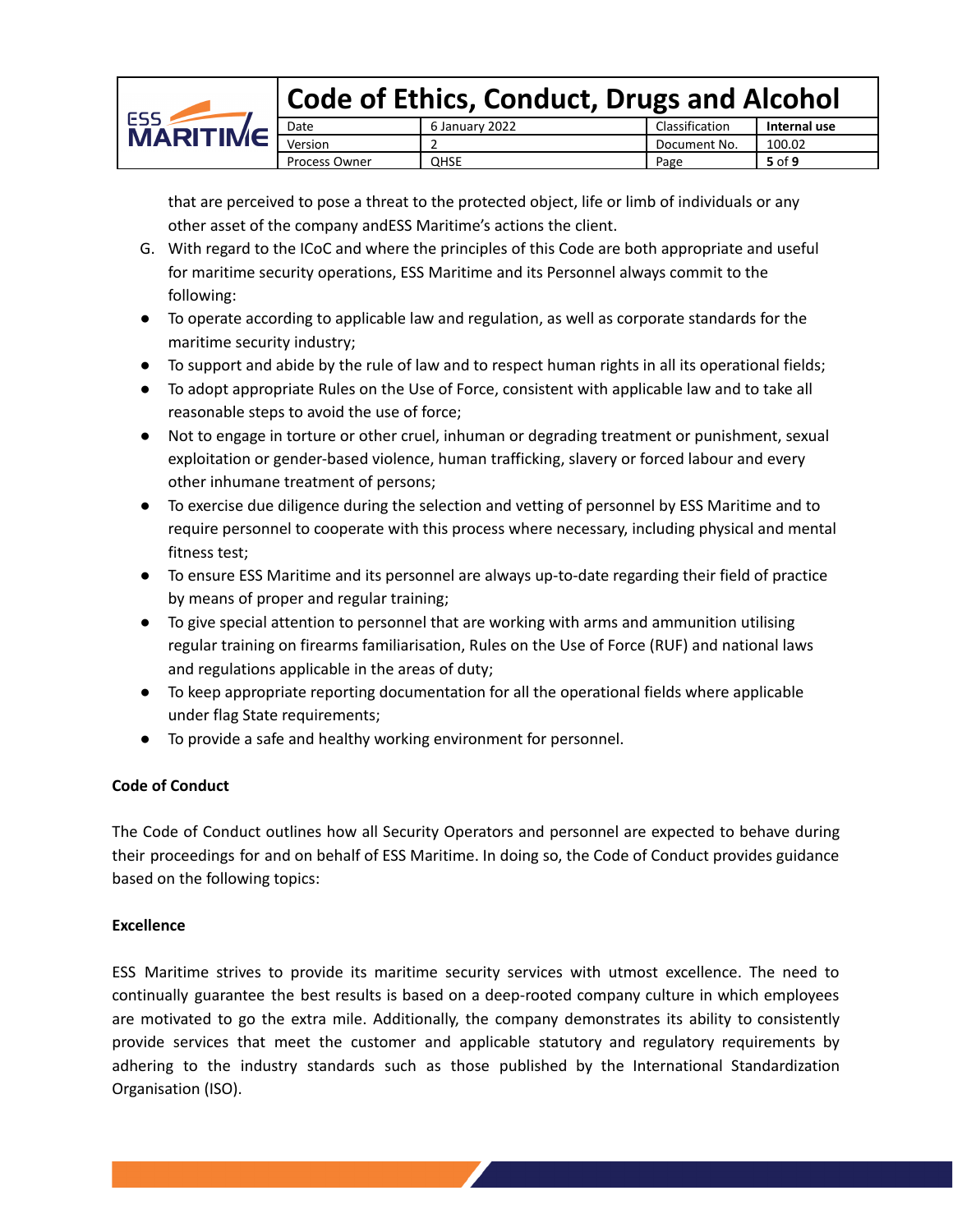| ESS<br><b>MARITIME</b> | Code of Ethics, Conduct, Drugs and Alcohol |                |                |              |  |
|------------------------|--------------------------------------------|----------------|----------------|--------------|--|
|                        | Date                                       | 6 January 2022 | Classification | Internal use |  |
|                        | Version                                    |                | Document No.   | 100.02       |  |
|                        | Process Owner                              | <b>QHSE</b>    | Page           | 6 of 9       |  |

#### **Professionality**

ESS Maritime always professionally conducts its business, whether on board the vessel or at Amsterdam's headquarters. The company provides sufficient training to its Security Operators and personnel to conduct themselves professionally to reach this goal. Due to our culture of professionalism within the company, our Security Operators and personnel maintain a professional demeanour when dealing with all parties they are involved with.

#### **Integrity**

Integrity is paramount in achieving our mission. ESS Maritime strives to act with honesty and adhere to the highest ethical standards through our personal and professional behaviour. We expect our actions to be consistent with our words and our terms compatible with our intentions. The company aims to create a beneficial business environment where trustworthy measures set the foundation for a successful business relationship. In practice, all Security Operators and personnel must be honest about their activities and intentions and uphold the company's confidentiality guidelines. The company ensures that the image of the client is safeguarded throughout all lines of proceedings.

#### **Transparency**

ESS Maritime values transparency through a good relationship with all stakeholders involved in its business conduct. As a result, the company aims to communicate with its clients and third parties honestly and openly. Additionally, ESS Maritime encourages all Security Operators and personnel to raise genuine concerns about possible improprieties in our business's conduct at the earliest opportunity and in an appropriate way. An individual discovers information that they believe shows serious malpractice or wrongdoing with the organisation. Then this information should be disclosed to the Senior Management without fear of reprisal. All issues will be treated with strict confidence, but employees can also report their concerns anonymously.

# **Bribery and Corruption**

The bribery of civil servants and commercial corruption is illegal. This is laid down in the Dutch Criminal Code, 177, 178, 328*ter*, 363 and 364. ESS Maritime complies with the Dutch national legislation while also respecting the OECD Convention on Combating Bribery of Foreign Public Officials in International Business Transactions. We are committed to meeting our legal obligations, preventing detecting, eliminating corrupt practices, and cooperating to reduce bribery and corruption opportunities. Consequently, the company trains its Security Operators and personnel to detect and prevent the occurrence of (potential) acts of corruption and bribery. Additional procedures include, among others,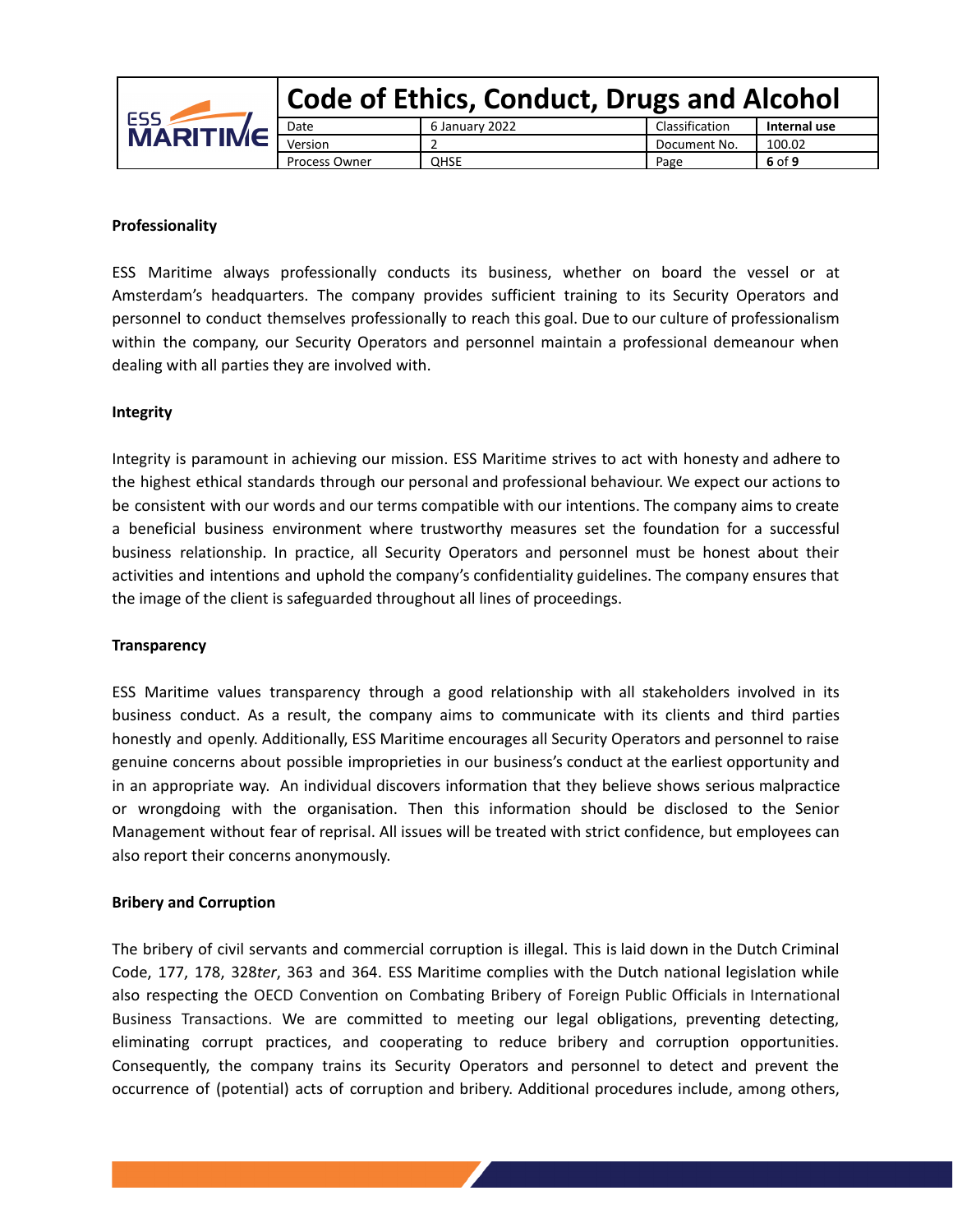| ESS<br><b>MARITIME</b> | Code of Ethics, Conduct, Drugs and Alcohol |                |                |              |  |
|------------------------|--------------------------------------------|----------------|----------------|--------------|--|
|                        | Date                                       | 6 January 2022 | Classification | Internal use |  |
|                        | Version                                    |                | Document No.   | 100.02       |  |
|                        | <b>Process Owner</b>                       | QHSE           | Page           | 7 of 9       |  |

that the management is involved in creating a corporate culture that has a zero-tolerance policy concerning corruption and bribery. Additionally, the corporate risks derived from corruption and bribery are thoroughly analysed via the Risk Assessment Matrix and are periodically reviewed. ESS Maritime also strives to minimise bribery and corruption by performing extensive due diligence regarding the third parties involved.

# **Alcohol and Drugs Policy**

In the interest of protecting human life, safety at sea and protecting the environment, it is essential that no Security Operators operate any on-board equipment or security equipment whilst impaired by substances that influence behaviour and thinking. ESS Maritime recognises that alcohol, drugs or other substance abuse by their Security Operators will impair their ability to perform properly and may have serious adverse effects on the safety, efficiency and productivity of the company as a whole as well as personnel and assets of its clients. Our regulating policies apply to all personnel and contractors during their employment period, whether on-board or ashore. Our Drug and Alcohol Policy exceeds the recommendations in OCIMF's 'Guidelines for the Control of Drugs and Alcohol On Board Ship'. If the Drug & Alcohol policies of a client or local regulations are even more strict than those of our company, the higher standard shall be fully adhered to.

All Security Operators will undergo pre-employment Drug & Alcohol testing. A regular check-up will follow this at either 6 or 12-month intervals (depending on the Security Operators contract). During their service, Security Operators will also be required to submit to unannounced periodic or random testing or when cause exists to suspect alcohol or drug use, including testing immediately after an incident. A positive test result or refusal to submit to a drug or alcohol test is grounds for disciplinary action, including termination of their contract with ESS Maritime.

# **Alcohol Policy**

The maximum allowable content limit of alcohol in the blood is 0,5 mg/ml. However, our policy is zero alcohol on-board, and this also accounts for the consumption of beer and wine during dinner. Team leaders shall ensure that the security team members are not impaired by an excess of the above set limit and will check this pre-embarkation. Any Security Operators found in contravention of the alcohol policy will be instantly dismissed. The prohibition also applies to a period of twenty-four (24) hours before embarking.

# **Drugs Policy**

Any form of drug, except for prescribed drugs, is banned from the client's vessels. Security Operators on prescribed drugs must declare this fact to the recruitment department during pre-employment, using the Medical Questionnaire, or declare this to the operations department if prescribed during the period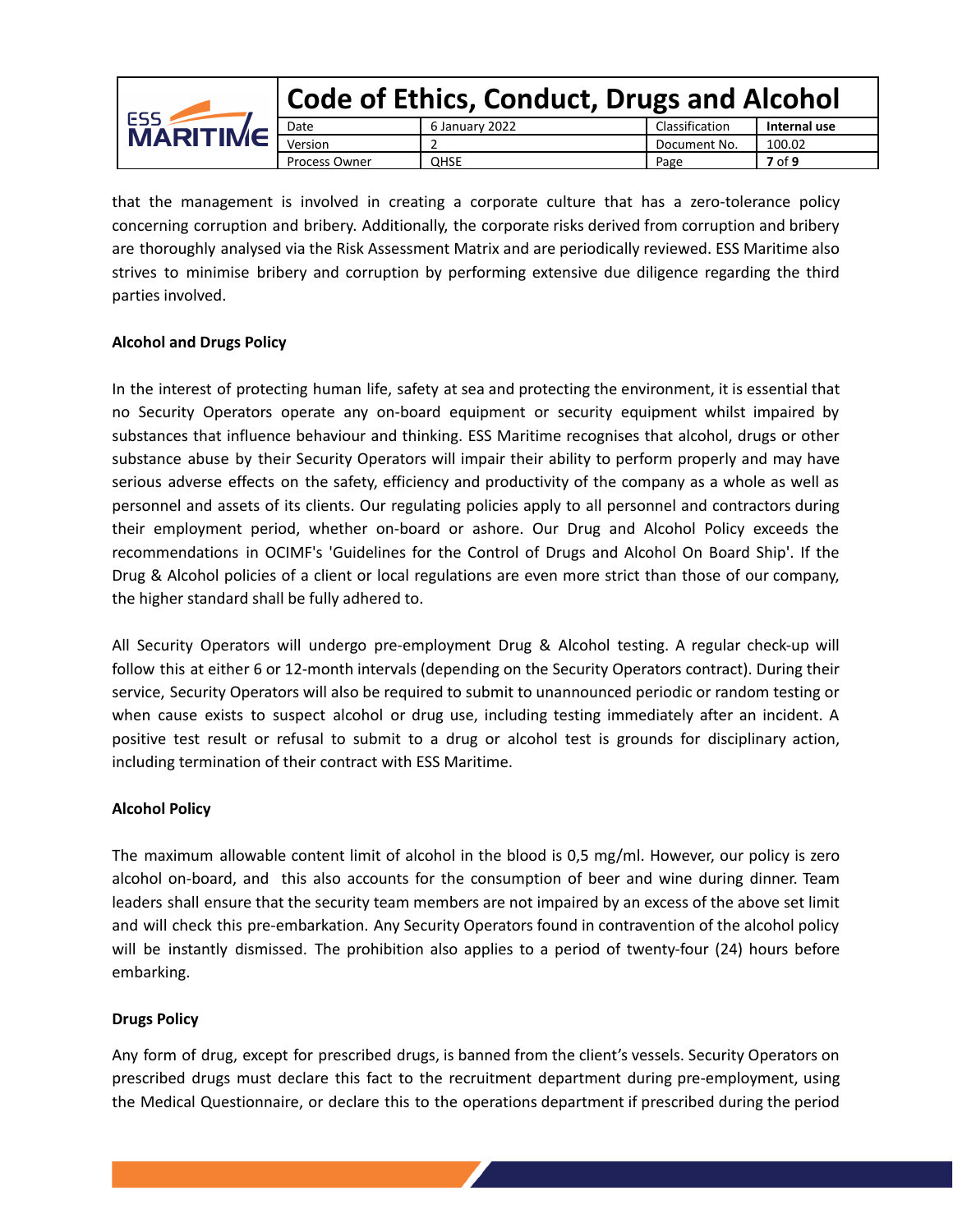| ESS<br><b>MARITIME</b> | Code of Ethics, Conduct, Drugs and Alcohol |                |                |              |  |
|------------------------|--------------------------------------------|----------------|----------------|--------------|--|
|                        | Date                                       | 6 January 2022 | Classification | Internal use |  |
|                        | Version                                    |                | Document No.   | 100.02       |  |
|                        | Process Owner                              | <b>QHSE</b>    | Page           | 8 of 9       |  |

of service on-board. The misuse of legitimate drugs or the use, possession, distribution or sale of illicit or un-prescribed controlled drugs ashore or on-board ship or by shore staff/crew members on leave is prohibited. ESS Maritime will not authorise the employment of any persons who are users of or have a recent record of the use of illegal drugs or have abused the use of prescribed drugs. Any use of a controlled substance that causes or contributes to unsafe, unacceptable or unusual job performance is also prohibited. Any Security Operators found in contravention of the drug policy will be instantly dismissed and handed over to the appropriate authorities for prosecution, where full cooperation will be given to public authorities in the criminal prosecution of anyone using, possessing or smuggling illegal drugs or drug paraphernalia aboard the vessel. It is everybody's responsibility to immediately report violations to management on-board or ashore. All Security Operators are reminded that possession of illegal drugs can result in the Death Penalty in certain countries.

#### **Human Rights Policy**

Antipiracy operations are inherently defensive and may involve the use of firearms. The actions being taken by any member of the Security Team will primarily focus on the protection of the vessel and its crew, including the Security Personnel, to accomplish the following, in order of priority:

- **•** Preservation of human life:
- Maintenance of the continuity of operations; and
- Protection of property.

The Security Team's primary function is to prevent pirates from boarding a vessel using the minimum force necessary and building layers of defensive rings around the vessel to make an attack infeasible.

ESS Maritime acknowledges that respect for Human Rights is fundamental in the way Security Operators undertake their business. Not adhering to Human Rights legislation might lead to legal disputes, reputational harm, loss of licenses to operate and employee dissatisfaction. Additionally, adhering to Human Rights legislation will help us build an enduring and positive relationship between ESS Maritime and the communities in which we serve. In this regard, ESS Maritime is fully committed to respecting Human Rights and will always avoid infringing on others' rights.

We recognise that businesses have the responsibility to respect human rights. In so doing, we will avoid causing or contributing to adverse human rights impacts through their activities. Furthermore, ESS Maritime aims to prevent or mitigate direct adverse human rights impacts directly linked to their operations, products or services by their business relationships. The company furthermore recognises that it has a duty of care to all of its personnel. This implies that ESS Maritime will act towards its employees with watchfulness, attention, caution and prudence.